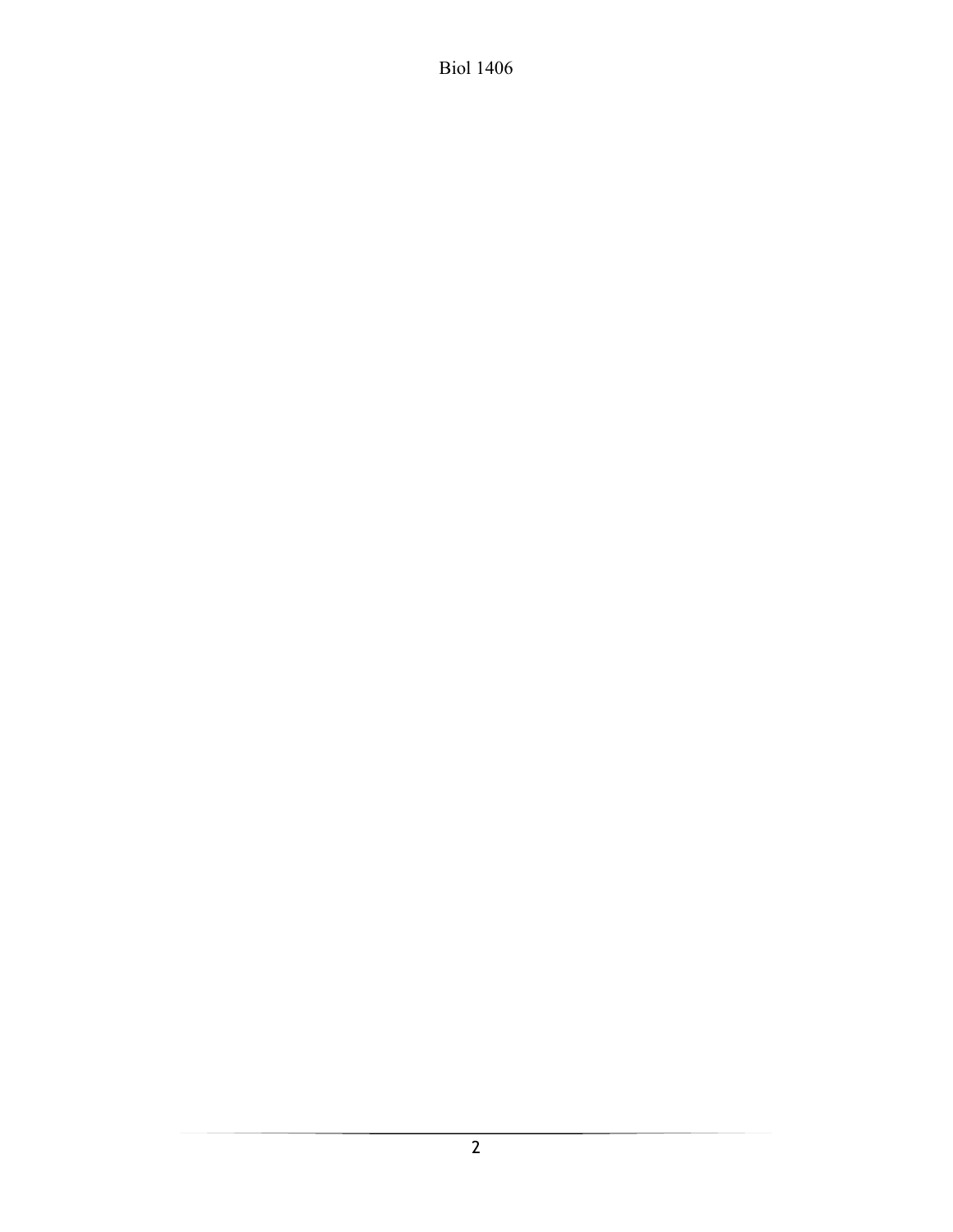| <b>INSTRUCTOR:</b> | Will Stewart               |                          |  |
|--------------------|----------------------------|--------------------------|--|
| EMAIL:             | wstewart@rangercollege.edu |                          |  |
| OFFICE:            | Olney High School          |                          |  |
| PHONE:             | 940-564-5637               |                          |  |
| <b>HOURS:</b>      | <b>MONDAY:</b>             | $2:50 - 4:30 \text{ PM}$ |  |
|                    | <b>TUESDAY:</b>            | $2:50 - 4:30 \text{ PM}$ |  |
|                    | <b>WEDNESDAY:</b>          | $2:50 - 4:30$ PM         |  |
|                    | THURSDAY:                  | $2:50 - 4:30$ PM         |  |
|                    | <b>FRIDAY:</b>             | $2:50 - 4:30$ PM         |  |

 The above schedule and procedures in this course are subject to change in the event of extenuating circumstances.

## **I. Texas Core Curriculum Statement of Purpose**

Through the Texas Core Curriculum, students will gain a foundation of knowledge of human cultures and the physical and natural world, develop principles of personal and social responsibility for living in a diverse world, and advance intellectual and practical skills that are essential for all learning.

### **II. Course Description**

Fundamental principles of living organisms will be studied, including physical and chemical properties of life, organization, function, evolutionary adaptation, and classification. Concepts of cytology, reproduction, genetics, and scientific reasoning are included.

## **III. Required Background or Prerequisite**

Passing score on TSI Assessment Test Reading section is recommended.

## **IV. Required Textbook and Course Materials**

"Concepts of Biology" by OpenStax College. April 2013. ISBN-10 1938168119 , ISBN-13 978-1-938168-11-6 This is a free online pdf and ebook available at openstaxcollege.org

The textbook for this course is provided by Lumen Learning. There is no separate book to purchase. It can be accessed in Blackboard.

## **V. Course Purpose**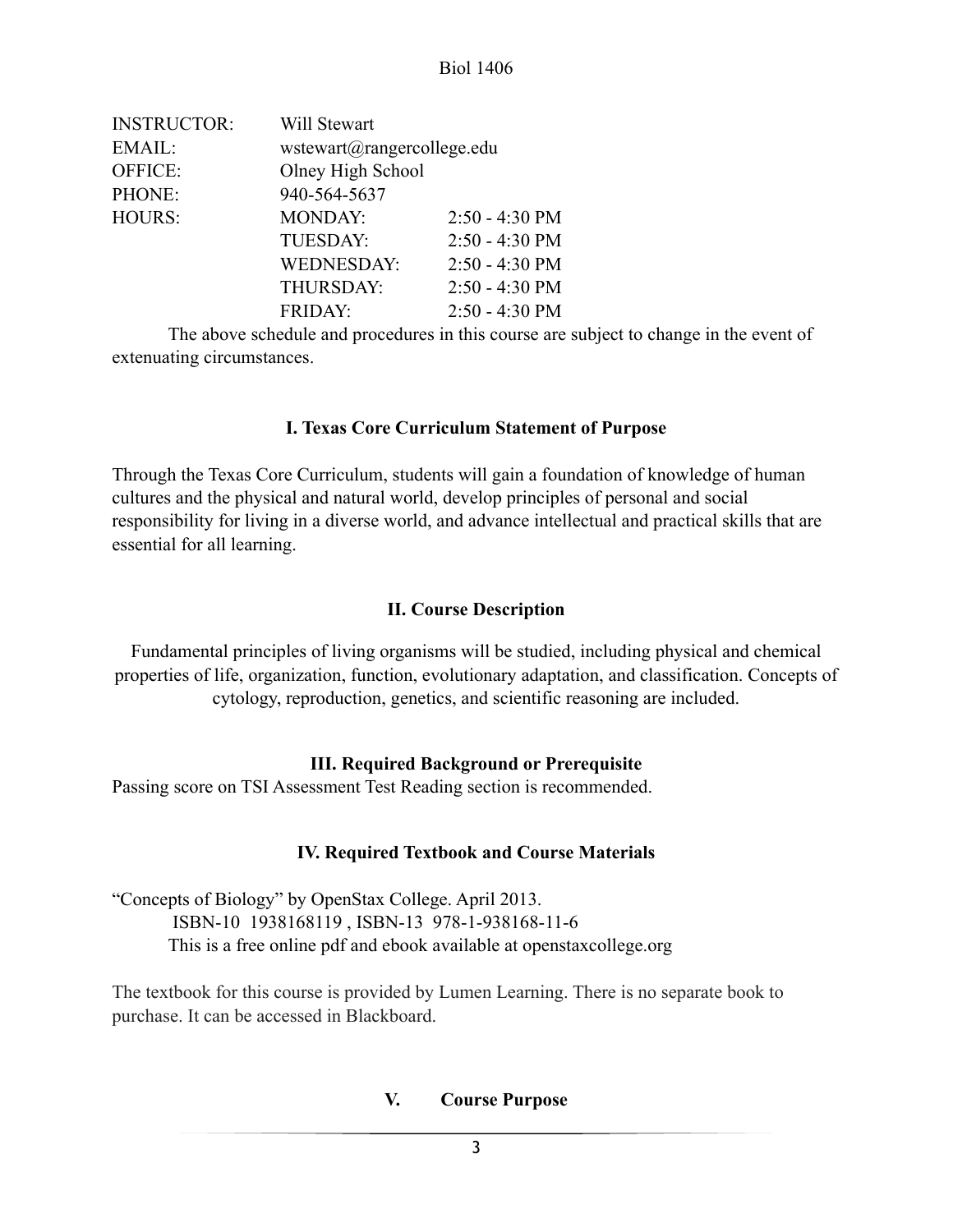Courses in the life and physical sciences focus on describing, explaining and predicting natural phenomena using the scientific method. These courses involve the understanding of interactions among natural phenomena and the implications of scientific principles on the physical world and on human experiences.

## **VI. Learning Outcomes**

Upon successful completion of this course, students will:

Describe the characteristics of life.

Explain the methods of inquiry used by scientists.

Identify the basic requirements of life and the properties of the major molecules needed for life.

Compare and contrast the structures, reproduction, and characteristics of viruses, prokaryotic cells, and eukaryotic cells.

Describe the structure of cell membranes and the movement of molecules across a membrane.

Identify the substrates, products, and important chemical pathways in metabolism. Identify the principles of inheritance and solve classical genetic problems.

Identify the chemical structures, synthesis, and regulation of nucleic acids and proteins.

Describe the unity and diversity of life and the evidence for evolution through natural selection.

## **VII. Core Objectives**

This course meets the following of the six Core Objectives established by Texas:

- ☒ **Critical Thinking Skills (CT)** Creative thinking, innovation, inquiry, and analysis; evaluation and synthesis of information
- ☒ **Communication Skills (COM)** effective development, interpretation and expression of ideas through written, oral, and visual communication
- ☒ **Empirical and Quantitative Skills (EQS)** The manipulation and analysis of numerical data or observable facts resulting in informed conclusions
- $\boxtimes$  **Teamwork (TW)** The ability to consider different points of view and to work effectively with others to support a shared purpose or goal
- ☐ **Social Responsibility (SR)** Intercultural competence, knowledge of civic responsibility, and the ability to engage effectively in regional, national, and global communities
- ☐ **Personal Responsibility (PR)** The ability to connect choices, actions, and consequences to ethical decision-making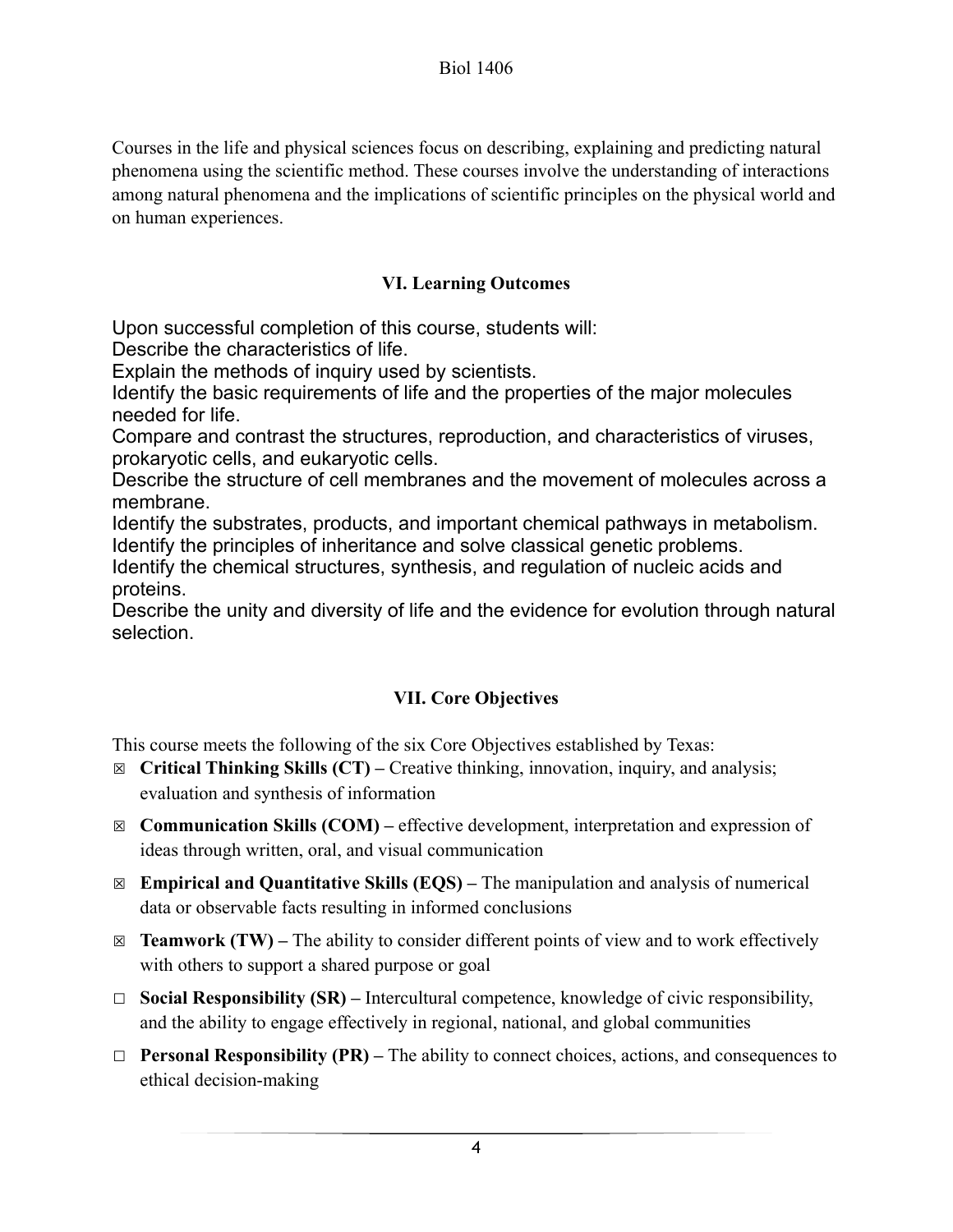### **VIII. Methods of Instruction**

Lectures (3-4 weekly) on the major concepts and theories in biology will be discussed. Labs (1-2 weekly) in which major biological principles will be demonstrated by examination of specimens, conducting experiments and viewing videos.

#### **IX. Methods of Assessment**

Exams will consist of multiple choice and short answer questions and will cover all material discussed in class or in reading assignments. Each question will be graded as correct or incorrect in accordance with information in the text, lectures and readings. Exam grades will be taken as the points correct. Points may be added to exam scores for in class assignments, but you must be in class and complete these assignments in the appropriate manner to receive credit. Students missing lectures are responsible for getting notes from the instructor or classmates (notes, and other resources, are available on the Ranger College Web Page via Blackboard). Make-up exams, for exams missed due to an excused absence, will be given later in the semester and may include different style questions and will exclude bonus questions. Students are strongly urged to not miss exams. The final exam is required – it is not optional.

 The course grade will be computed as follows: Average of lecture exams (CT, COM, EQS) =  $3/4$  (Lecture Ave. \* 3) + Lab Ave Lab average (CT, COM, EQS, TW)  $= 1/4$  4 Letter grades will be assigned as follows:  $90-100 = A$ ,  $80-89 = B$ ,  $70-79 = C$ ,  $60-69 = D$ , below  $60 = F$ 

#### **X. Course/Classroom Policies**

Regular and punctual attendance in all classes and labs is considered essential for optimum academic success. If the student has the equivalence of three weeks of unofficial absences . . . the instructor may drop the student from the course with a grade of F (Ranger College General Catalog). Students are expected to be seated by the beginning of the lecture period. Excessive tardies (6) may be considered as absences. Excessive unexcused absences (6) may result in a grade of I (incomplete) and may result in dismissal from the course with a grade of F. It is your responsibility to inform the instructor of an excused absence. An absence is excused if you are excused by the Dean to participate in an authorized College activity or if you have a valid medical excuse.

Any student who is disruptive to the class will be dismissed from the class and may be dismissed from the course. Any student found with unauthorized notes (cheat sheets, electronic devices, etc.) during an exam or copying from another student's exam will be subject to disciplinary action. Any student misconduct will be reported to the Dean of Student Services (See Student Handbook).

Electronic devices (computers, phones) may be used in class with special permission and with the understanding that they will be used only for biology class material. Misuse of cell phones, or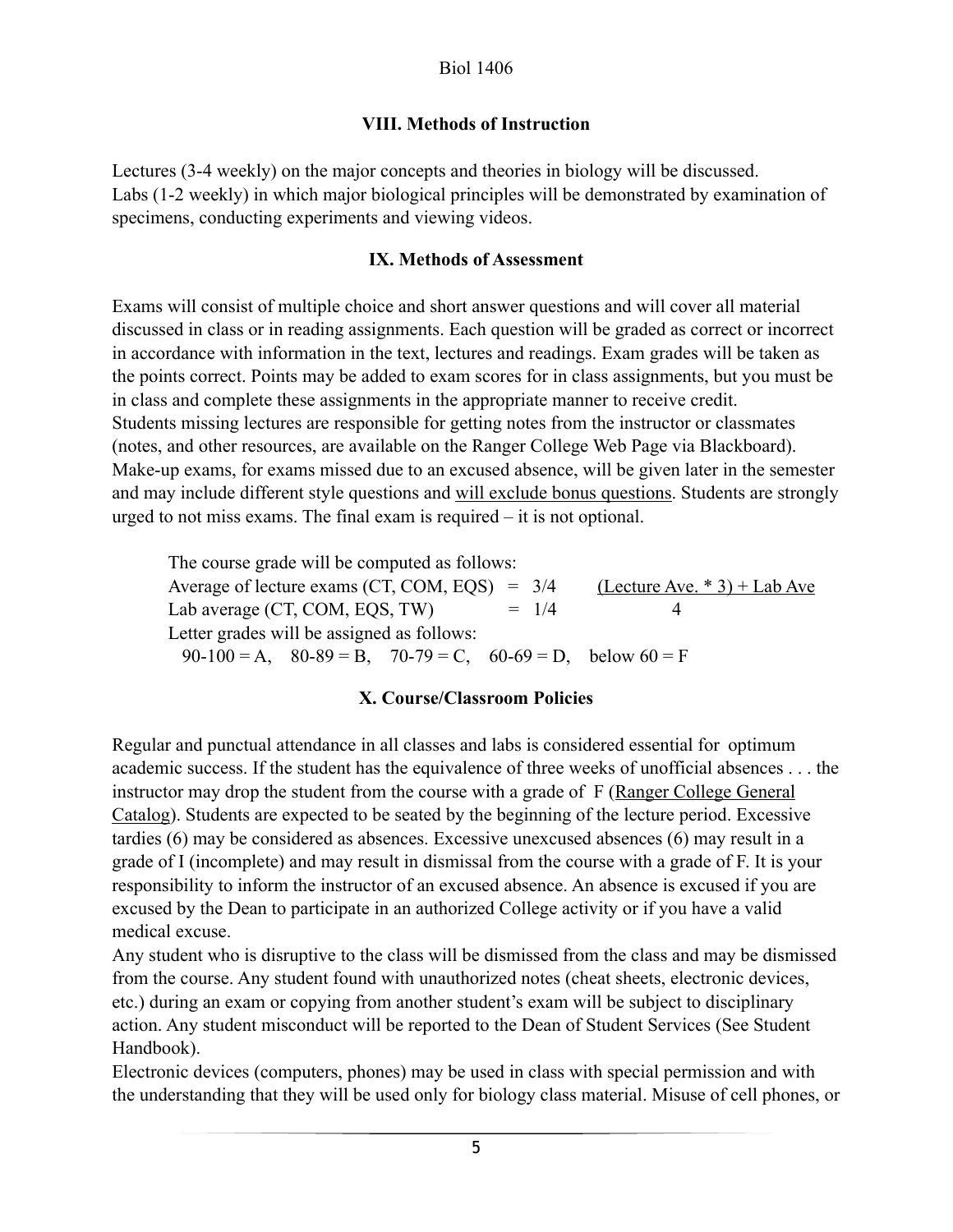other electronic devices, in class may lead to the student being counted absent or points deducted on exams.

No tobacco use is permitted in the science building, or any location on the RC campus.

## **Biology 1406 Lab Policies and Procedures Fall 2017**

Biology labs meet twice a week for 75 minutes. Each lab will consist of a series of experiments, demonstrations, observations, videos or other activities. Active learning and critical thinking skills will be stressed through a series of exercises in scientific problem solving. Daily grades will be based on work sheets and quizzes completed in the lab on these activities. **All lab exercises should be completed and work sheets should be turned in before you leave the lab**. The graded worksheets will be returned during the following lab, or as quickly as possible, for correction. These work sheets will form the basis for major practical exams so you should keep them for future studying.

\* **To get full credit for a daily grade you must be in lab by the beginning of the class - and cell phones off**.\* During the beginning of lab the exercise will be explained - being present and focused is important.

Your grade in the lab (which is 1/4 of the course grade) will be determined by the following formula:

 50% - daily grades (work sheets, quizzes, participation, etc. - about 20 daily grades) 50% - five major practical exams

To receive credit for the daily grade you must attend the lab. If you miss a lab you may be able to attend another regularly scheduled lab covering the same topic, space permitting. Check with me before you do this. The times the labs are scheduled will be posted on my office door.

The major practical exams will be based on the daily exercises completed since the last practical. **You are responsible for the material covered in lab whether you attended the lab or not**. Work sheets will be available after the lab is completed in order to allow you to study for the practical **but not for a daily grade**.

Make up practical exams are difficult.

You should make every effort to take the lab practical exams when they are scheduled. **No make up practical exams will be given for unexcused absences**.

All lab materials will be provided except for pencils, paper and a notebook. Drawings and calculations are best done in pencil so that errors can be corrected more easily. In most cases, you will work with a lab partner, or in a small group; however you are individually responsible for completing and turning in work sheets.

When you have completed the lab please return all equipment (slides, microscopes, glassware,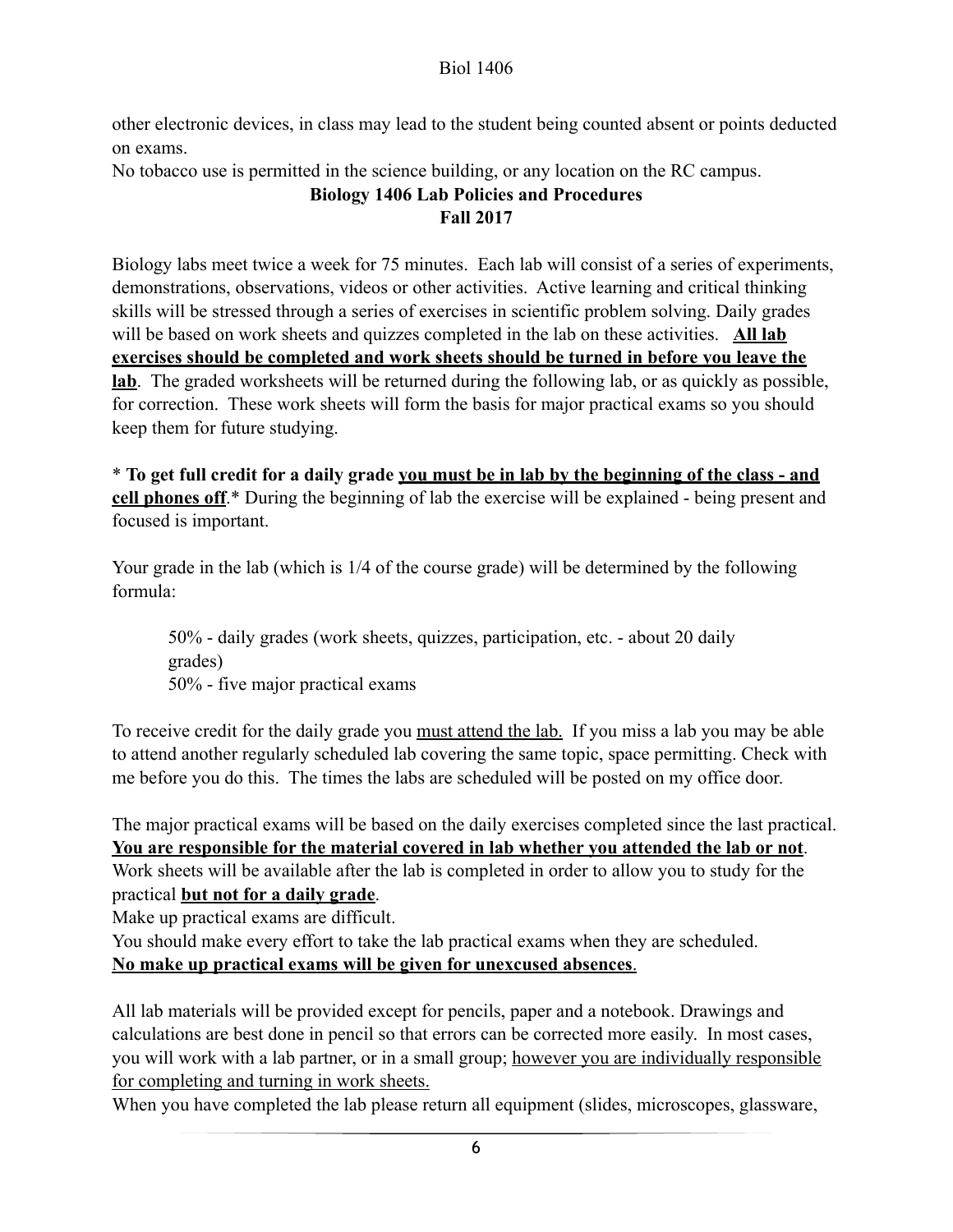etc.) to the proper storage area.

**No tobacco products, smokeless or otherwise, are allowed in the science building, or on the Ranger College campus.** 

## **XI. Course Outline/Schedule**

#### **BIOLOGY 1406**

#### Course Calendar

|                | text: Concepts of Biology by OpenStax College            |                             |
|----------------|----------------------------------------------------------|-----------------------------|
| Class          | Lecture Topic                                            | <b>Text Assignment</b>      |
| $\mathbf{1}$   | Class orientation                                        |                             |
| $\overline{2}$ | Introduction to science and the scientific method        | Ch <sub>1</sub>             |
| 3              | Labor Day / Cell organization                            |                             |
| $\overline{4}$ | Biological chemistry – characteristics of molecules      | Ch <sub>2</sub>             |
| 5              | Cell structure and function - basic cell organization    | Ch3                         |
| 6              |                                                          | $\epsilon$                  |
| 7              | Transport across cell membranes                          | $\pmb{\zeta}$ $\pmb{\zeta}$ |
| 8              | Exam 1                                                   |                             |
| 9              | Metabolism - chemical reactions and ATP                  | Ch <sub>4</sub>             |
| 10             | Transferring energy cellular respiration                 | C                           |
| 11             | Fermentation and aerobic respiration                     | $\zeta$ $\zeta$             |
| 12             | Photosynthesis - using light to make food                | Ch5                         |
| 13             | Evolution of metabolism                                  | $\epsilon$                  |
| 14             | Exam 2                                                   |                             |
| 15             | Protein structure and function / Nucleic acid structure  | Ch <sub>9</sub>             |
| 16             | $DNA$ structure – the genetic code                       | $\epsilon$                  |
| 17             | Protein synthesis – transcription and translation        | cc                          |
| 18             | Control of gene expression - homeotic genes              | cc                          |
| 19             | Exam 3                                                   |                             |
| 20             | Cell division-mitosis and meiosis/homologous chromosomes | Ch 6                        |
| 21             | Genetics and inheritance - Mendel's law of inheritance   | Ch7                         |
| 22             | Genetics - simple inheritance                            | Ch <sub>8</sub>             |
| 23             | Genetics - inheritance of non-Mendelian traits           | $\boldsymbol{\zeta}$        |
| 24             | $\mathbf{Exam}$ 4                                        |                             |

 **Thanksgiving Holiday** (enjoy)